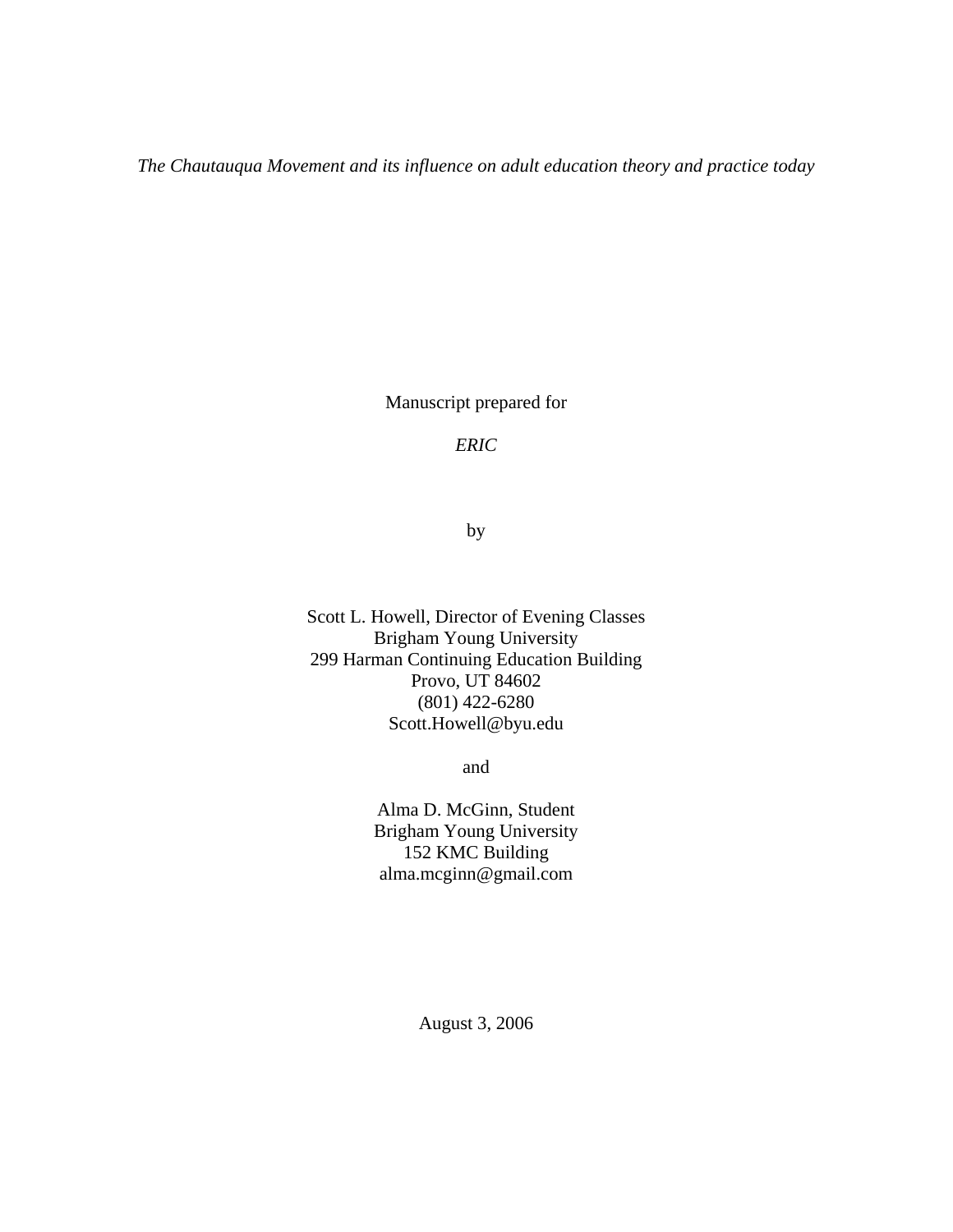## *Abstract*

What is Chautauqua? What contributions were made to adult education theory and practice by three early Chautauquan leaders: John Vincent, Lewis Miller, and William Rainey Harper? How did they handle certain administrative tasks? This article briefly introduces the reader to the Chautauqua Institution that then became the Chautauqua Movement. It will also explore the movement's role and founders' contributions in defining what adult education is today. The early leaders of this popular education movement also called upon not only their instructional genius but also their administrative, managerial, and business acumen to ensure the success of the Chautauqua Institution in providing educational opportunity to an increasing number of adults. Three specific administrative duties of these early adult educators are examined and then likened to today's educators': overseeing finances, handling rewards and responding to competition. The authors' intent is to (re)introduce today's educators to some of the Chautauqua contributions made to adult education theory and practice while also likening their relevant administrative practices to today's adult education programs.

> *To look backward for a while is to refresh the eye, to restore it, and to render it the more fit for its prime function of looking forward — Margaret Fairless Barber*

Whenever adult educators "look backward" in their history they will see Chautauqua the most popular educational movement of its time. Chautauqua, as an adult education movement, had its start in 1874 at a lake of the same name in southwestern New York. Here, a businessman and inventor named Lewis Miller joined a distinguished Methodist minister and educator named John Heyl Vincent; together, the two men founded a program that provided learning opportunities for those who because of age or life situation could not attend formal schooling. These individuals could attend lectures and lessons at the auditoriums and classrooms set up on the shore of Chautauqua lake, or participate in correspondence lessons. The development of the program led to the official Chautauqua Institute, the "sire of today's vast, multibillion dollar network of co-operative agricultural extension services, off-campus courses, university outreach programs, and distance learning technologies in America" (Scott, 1999, p. 403).

By exploring the history of the Chautauqua movement, including its underlying theory and the experiences of its founders, adult educators can refresh and restore their eyes and render them more fit to look forward; by examining these lessons of the past, adult educators can also be more fit to make wise business and administrative decisions for the future. This salutary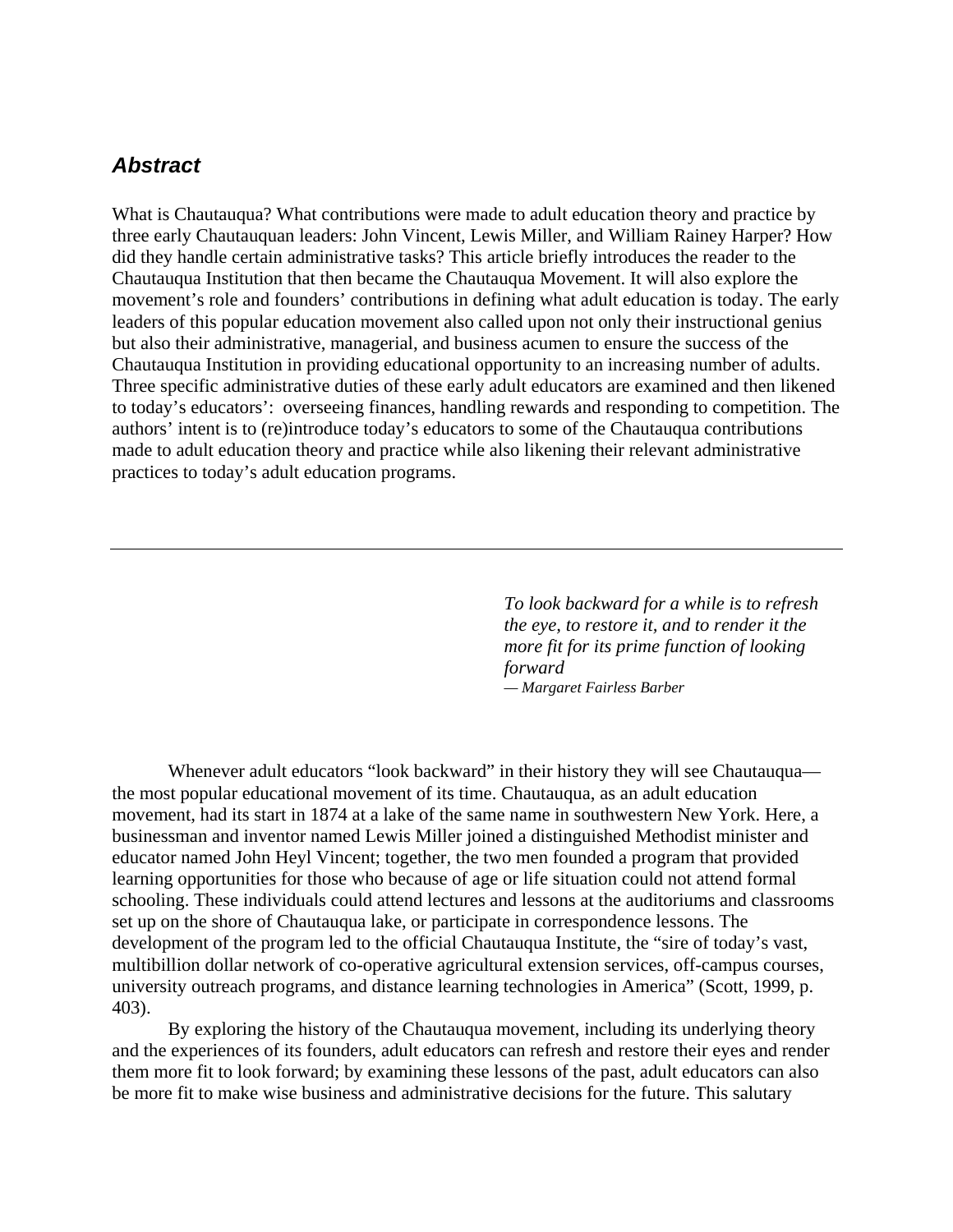experience of "looking back" is not limited to those business lessons intended for an adult educator, but the word limit for this manuscript is. (The author has submitted another article to another journal focusing on just the academic lessons learned from "looking back" to Chautauqua.)

# *Statement of Purpose*

This article briefly presents some details of the Chautauqua Institution's early years, acquainting the reader with the roots of this institution, exploring the movement's role in defining adult education, and indicating some areas where the movement has had an impact on contemporary adult education. The article introduces early Chautauqua leaders and recounts some administrative challenges they faced, with the aim of applying the lessons they learned to adult education today. These early leaders were required to call upon not only their instructional genius but also their administrative, managerial, and business skills to ensure the success of their programs.

# *Chautauqua: The Early Years*

Chautauqua began when two men, Lewis Miller and John Heyl Vincent, set out to improve Sunday school in the Methodist-Episcopal church by organizing a two-week training course for Sunday school teachers. Miller, a businessman, was able to provide the financial resources to make this two-week institution possible. Vincent, as a Methodist minister, was named superintendent of instruction and was responsible for overseeing the curriculum and organizing faculty. The Chautauqua Sunday School Assembly, as it was called, commenced during a time when religious camps and revival meetings were prevalent. Both leaders wanted their Sunday School Assembly to be decidedly different from these activities. One way in which they made their program different was by utilizing "the general demand for summer rest by uniting daily study with healthful recreation, and thus render[ing] the occasion one of pleasure and instruction combined" (Vincent, J., 1971, p. 24).

The success of the first summer (1874) indicated an obvious demand for this type of instruction when 142 Methodist Sunday school teachers from 25 states and four countries attended the assembly. Over the next several years, the assembly underwent a transformation. During the second summer, it was lengthened—participants attended for three weeks instead of two—and all denominations were invited to participate (Simpson, 1999, p. 33). In 1876, the program was lengthened to eight weeks.

Miller and Vincent recognized that the demand for education was not limited to Sunday school teachers. Of the adults who participated in the program, Vincent remarked, "One had to watch them only a few minutes to discover that they heartily enjoyed going to school at an age when school was supposed to be over and done with" (Vincent, L., 1925, p. 122). They realized that their institution should extend its reach even further. Vincent's theory of adult education has been summarized as follows: "Mature men and women are able to learn, educational opportunities should extend beyond formal schooling, life is education, agencies promoting adult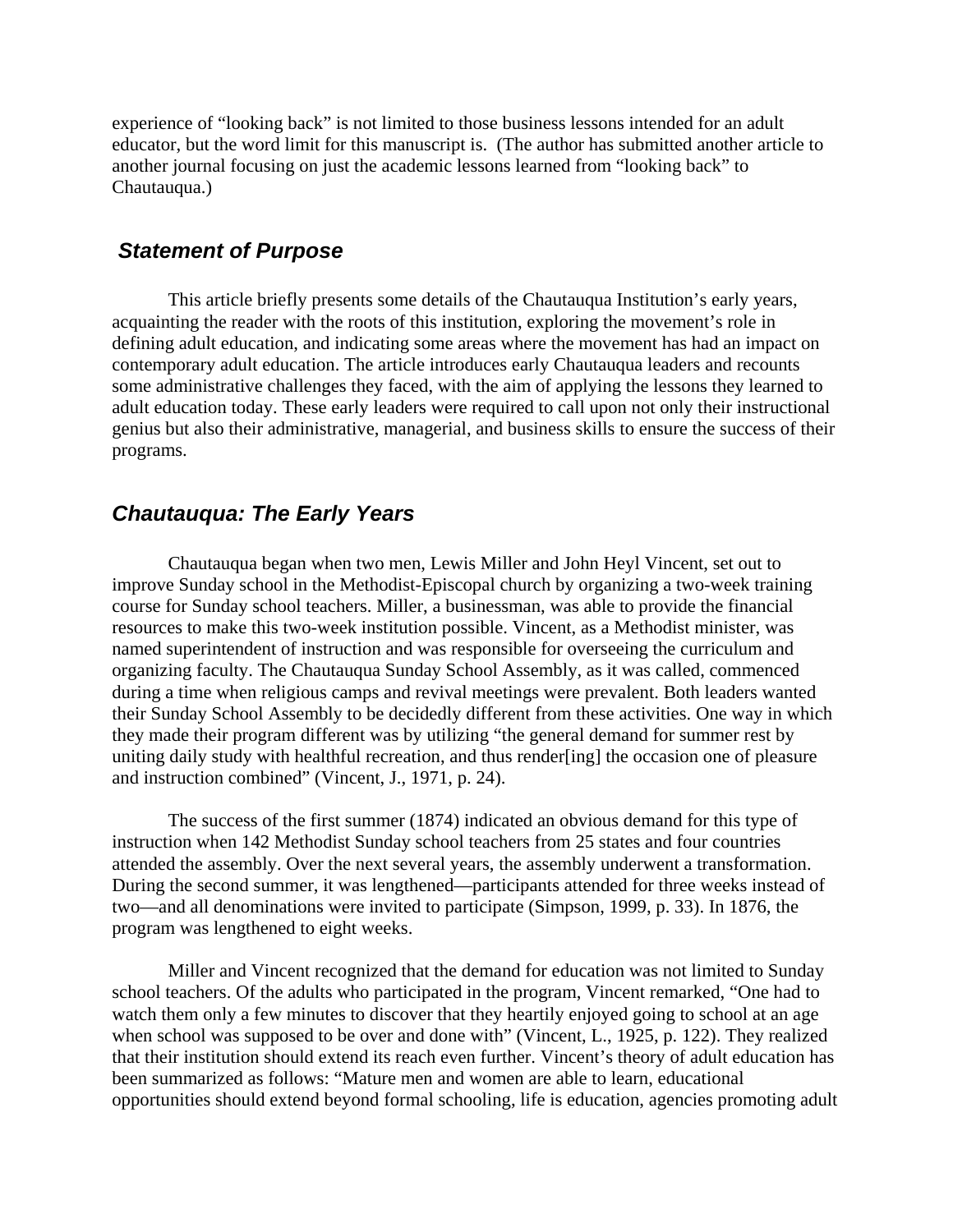learning should work together, and adult education should examine current social issues" (Scott, 1999, p. 391).

Miller and Vincent began to change their institution to meet the needs of students in every walk of life. In 1878, the Chautauqua Literary and Scientific Circle (CLSC) began as a book club and correspondence course. If measured by enrollments, name recognition, and popularity, the CLSC can certainly be recognized as the most significant correspondence school of its time in the United States. According to Jesse Hurlbut, Vincent's assistant, the purpose of the CLSC was to reach "the rich, the middle class, and the poor—all in one class in their condition and their needs" (Hurlbut, 1921, p. 126). The creation of the CLSC was the first major step in secularizing Chautauqua, moving the focus from providing religious instruction to teachers to providing a much broader education to all those who sought it.

Over the next several years, Chautauqua continued to change and progress rapidly, furthering its goal of providing education to the greatest number of people. In 1892, William Rainey Harper (a man whose involvement with the Chautauqua Institution will be discussed later in this article), as president of the University of Chicago, incorporated the ideas of Chautauqua into his university and created the first official university division of adult education as an "integral unit of the university" (Stephan, 1948, p. 104). Though this first division of adult education was based on the principles that Harper adhered to while part of Chautauqua, "academia has never fully acknowledged its debt to Chautauqua for historical innovations in adult and university education" (Scott, 1999, p. 389).

## *Chautauqua Lessons*

Clearly, the Chautauqua movement pioneered the idea of extending learning opportunities to adults and nontraditional students. Its early success exposed the need for programs to quench the intellectual thirst of those who could not attend formal universities, or those who wanted to continue learning beyond their formal education. Today, adult education programs continue to fulfill this need. As adult educators, we may learn from Chautauqua's lessons and be more fit to administer current adult education programs. We may apply what we learn to the improvement of these programs, building future success on a foundation of triedand-true principles.

This article addresses three specific elements of administering a successful adult education program: (1) financial management, (2) the benefit and handling of rewards, and (3) responding to competition. In each section, we explore ways in which the original Chautauqua leaders handled each aspect and we apply a lesson to today's adult educator, thereby looking to the past in order to improve the future.

#### **Overseeing** *Finances*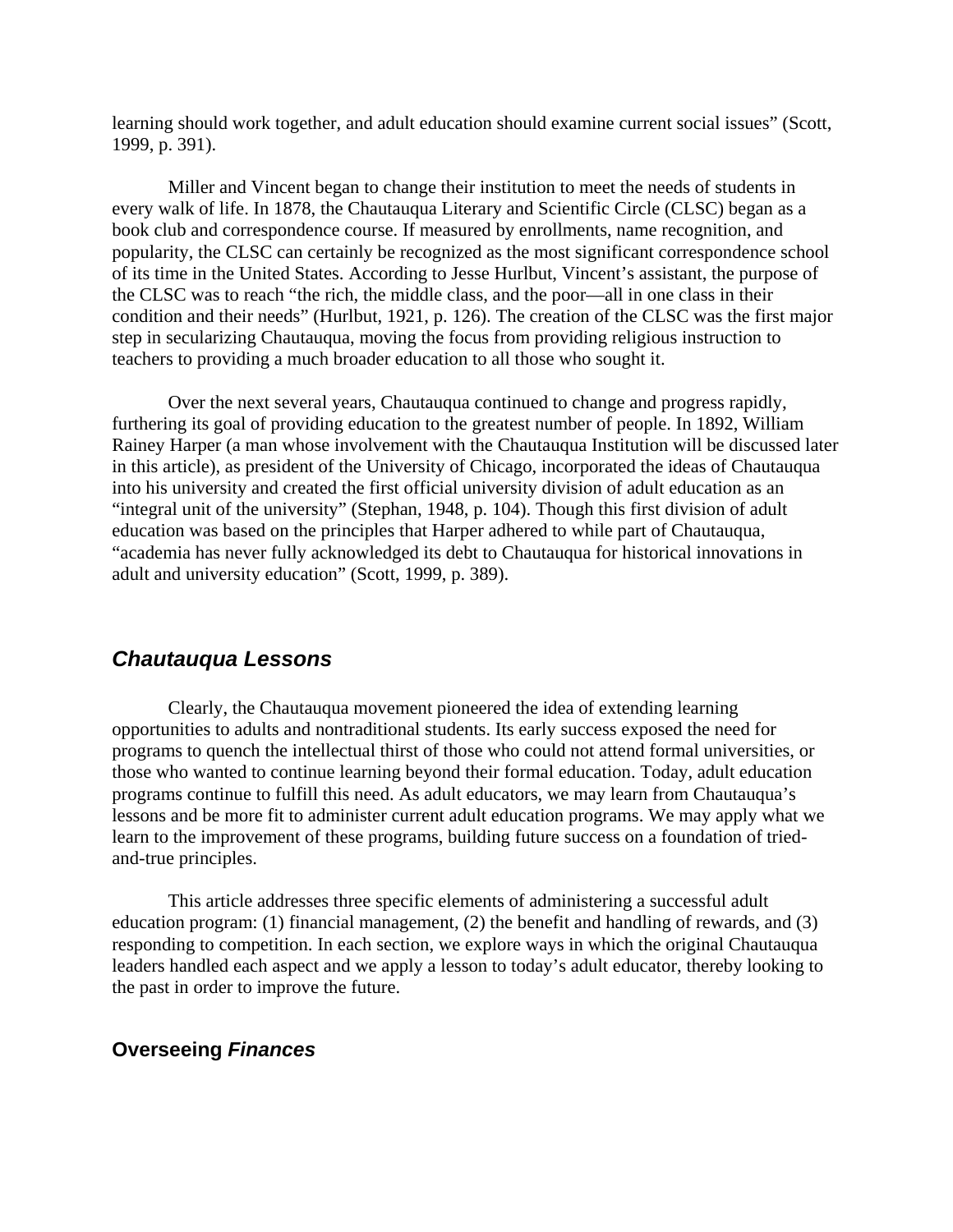For many adult educators there is not only the educational dimension but also the financial and operational dimensions of their job—something they would rather not have to worry about yet something they never stop worrying about. In describing the financial state of affairs at Chautauqua in 1919, one author wrote, "Debts had been incurred by enlargement of the grounds, a sewer system, a water supply, electric lighting, new buildings, new roads, and a hundred items of improvement" (Hurlbut, 1921, pp. 350–51). Chautauqua's adult education management teams, and others today, have "a hundred items of improvement" to deal with as part of the support operation, in addition to ensuring its primary objective: providing a quality education.

Since many adult educators assume some administrative and financial responsibilities throughout their careers, it is important for them to learn something about financial management and make certain they associate themselves with those who have the necessary financial skills. Vincent himself was described as not having "that peculiar talent for raising money," but Miller brought to the leadership team not only his own money but also the business acumen that Vincent needed to ensure the financial and operational success of the institution (Hurlbut, 1921, p. 228).

As with Chautauqua, so it is today: Adult education programs do "not subsist on kind words and loving thoughts" (Vincent, L., 1925, p. 128). Vincent and Miller acted as collection agents in Chautauqua's early years until they "resolved to dispense with the collections, and have a gate fee for all comers" (Hurlbut, 1921, p. 31); this policy decision also necessitated the building of a fence around the entire property. While one type of problem was solved by establishing a gate fee, they did not entirely eliminate the people who sought exception to the tuition by using "subterfuges to escape paying forty cents a day, on high moral grounds no doubt" (Vincent, L., 1925, p. 128).

All adult educators seem to share with their Chautauqua fathers a passion for learning, an altruism for living, and a willingness to sacrifice their own financial interests—no one has ever accused an educator of being in the field for the money! The same held true for Chautauqua: "Never has the aim of Chautauqua been to make money; it has had no dividends and no stockholders. . . . It has not sought financial gain. Neither of its Founders nor any of their associates have been enriched by it, for all profits—when there have been any—have been expended upon improvements or enlargement of plans" (Hurlbut, 1921, p. 393).

Most adult education programs are nonprofit in not only legal terms but also financial measures, (e.g., net income, residual income). For many adult educators, if their programs break even and cover costs, they consider themselves financially successful. In these cases, excess financial reserves in one class may be used by the adult education administrator to subsidize a lower-enrolling but important course elsewhere. On the other hand, many programs do make healthy profits that are used by their sponsoring institutions as a cross-subsidy for other programs. In these cases, adult educators must be able to juggle the needs of their own program with the expectations of their sponsoring institution.

*The Chautauqua lesson: Sound financial management is a necessity. If the skill set doesn't exist in either the responsible leader or among the leadership team it is only a matter of time until the*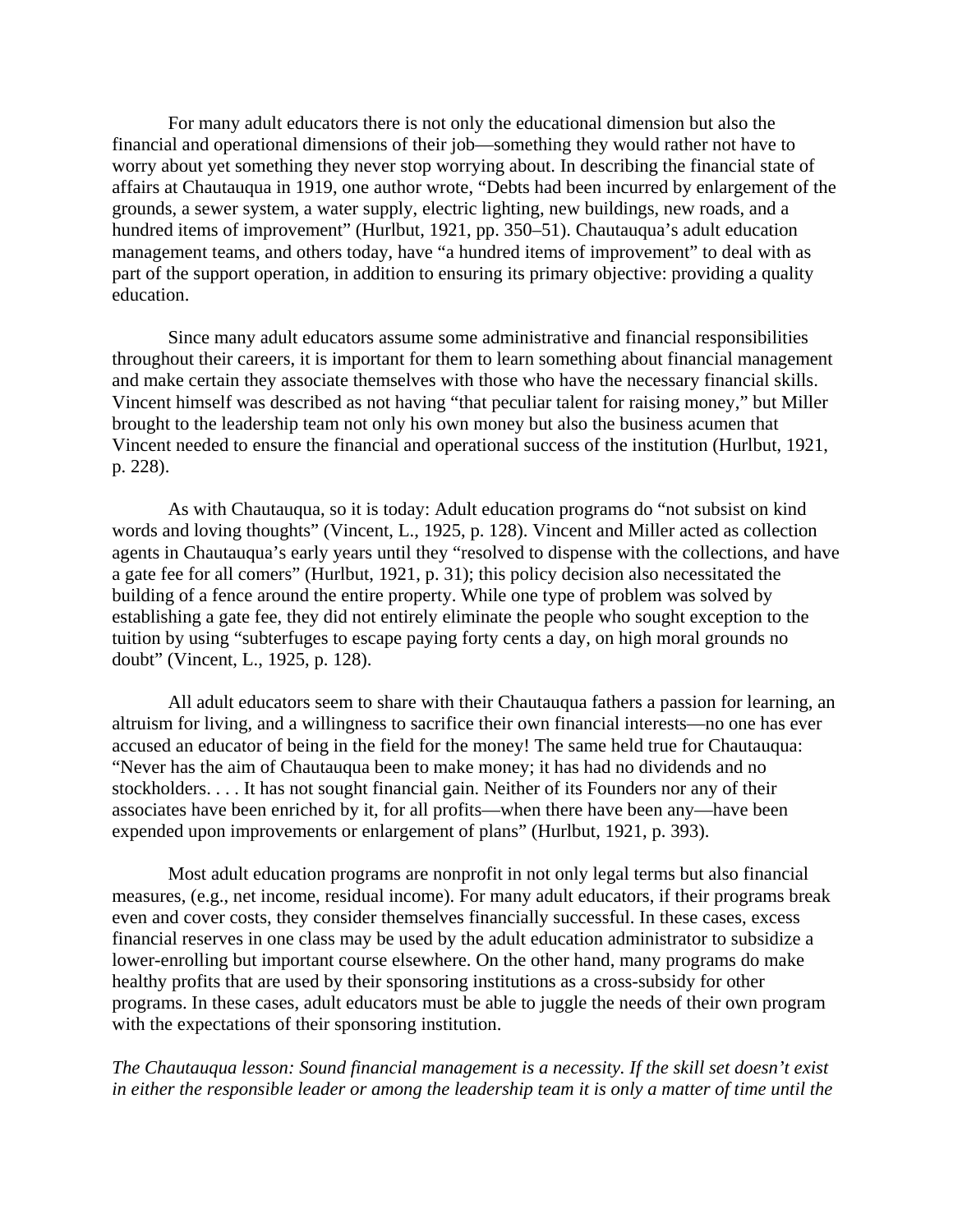*program meets its demise. However, enough money allows adult education programs to perpetuate and in some cases leverage themselves so that they can expand to meet even more learner needs.* 

#### **Handling** *Rewards*

Adult educators do not forget the role that rewards play in adult learning and must provide for rewards in their budgets. While most learners who participate in adult education activities do so for the pure love of learning, many participants expect—and traditions encourage—some kind of reward. Adult education administrators know how important rewards of almost any creation are in the learning experience of program participants. Some rewards are strictly defined by professional associations (e.g., Continuing Education Units [CEUs], diplomas, and records of registration); others by the vivid imaginations of adult educators who know best the local characteristics and interests of their participants. Many administrators marvel at how important small rewards (e.g., cloth patches, inexpensive T-shirts, lapel pins, trophies, and even paper certificates) are to program participants.

Chautauqua was no different. Its reward system acknowledged participation, completion, and competency in an atmosphere of pomp and ceremony. However, its early administrators also realized the importance of rewards and acknowledgments not being confused with the certificates and degrees associated with traditional institutions of higher learning. One author observed that the Chautauqua Scientific Learning Circle (CLSC) diploma, "although radiant with thirty-one seals—shields, stars, octagons,—would not stand for much at Heidelberg, Oxford, or Harvard . . . [it was] an American curiosity . . . it would be respected not as conferring honor upon its holder, but as indicating a popular movement in favor of higher education" (quoted in Gould, 1961, p. 23).

The son of one of Chautauqua's cofounders recounted the importance of ceremony as part of the participant reward:

Great stress was laid on these ceremonies [recognition or graduation] at the outset. Their value was patent to the inventor of the Reading Circle. . . . John Vincent maintained that sentiment has always played a large part in fostering what is commonly known as college spirit. . . . [He was] convinced of the worth of the class spirit in keeping people together, and of the songs, the emblems, the set forms—of everything, in short, that goes to make up the pageantry of academic life (Vincent, L., 1925, pp. 133–4).

Clearly, the intent of Chautauqua's use of awards, ceremony, and pageantry then, as it is now in adult education, is to encourage, motivate, and sustain student learning.

*The Chautauqua lesson: Adult educators should not overlook the importance of appropriate rewards and ceremony for their learners who reach certain milestones. They may even benefit by analyzing their current reward system to see where additional reward intervention may help adult learners overcome common learning obstacles.*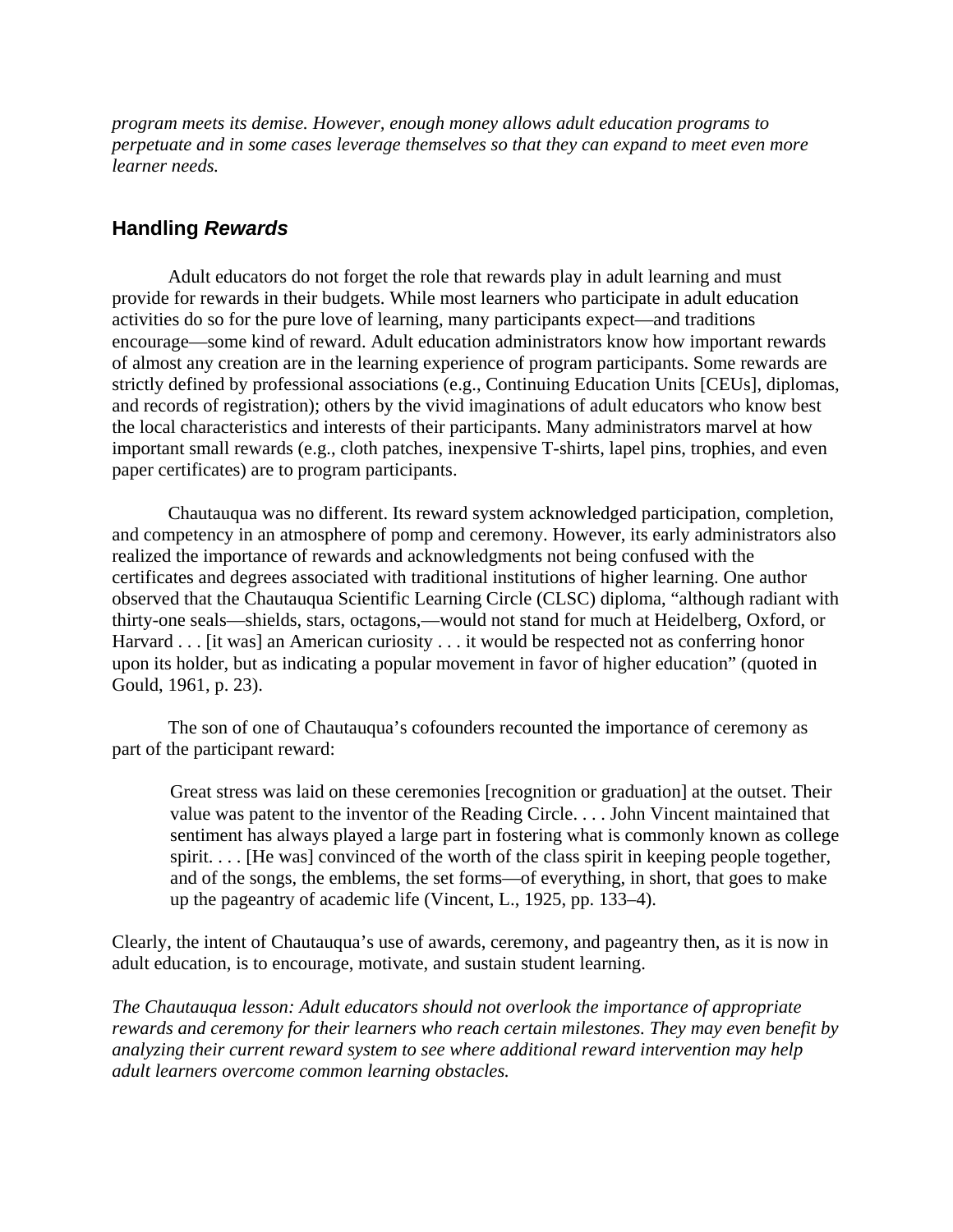### **Responding to** *Competition*

Some say the greatest compliment paid a successful adult education program comes when either other institutions imitate the program, or when the associated university initiates a friendly takeover and mainstreams the program. One of the most obvious Chautauquan imitations occurred just after the turn of the century when promoter and entrepreneur Keith Vawter "combined the Chautauqua idea with an older American institution, the traveling speakers' bureau known as the lyceum, and came up with the traveling Chautauqua tent show" (Erbland, 1978, p. 17). Even though the original Chautauqua founders did not sponsor these traveling tent shows, they must have been flattered by their popularity and the publicity that the use of their name had given the popular educational movement they had set out to ignite some 25 years earlier. Over a 30-year period, the traveling Chautauquas went from city to city, and "in their peak years, tent Chautauquas gathered an audience estimated as high as 35 million" (Erbland, 1978, p. 17). Then "changing tastes and the advent of radio and motion pictures with sound led to their demise in the mid-thirties" (Erbland, 1978, p. 17). Although the tent Chautauquas were flattering, other imitations were disappointing; "Chautauqua was sometimes honored and sometimes embarrassed by the uses to which its name was put" (Morrison, 1974, p. 161). Furthermore, unlike the corporate world, where companies go to great lengths to protect trade secrets, educators, including the Chautauquans, did not seek to protect any educational "secrets"—pedagogical or otherwise—that might help other educators.

The most immediate Chautauqua-like imitation occurred just across the lake and was sponsored by the Baptist Church; the Baptists called their imitation "Point Chautauqua." Vincent wasn't pleased that the "rival institution was started across the lake, in plain view of the original. He had no objection to its existence, only to its location. He doubted the purity of the motive that led to its establishment in that exact spot" (Vincent, L., 1925, p. 130).

Vincent's response to this Baptist competition was to hire one of its most promising educational luminaries, William Rainey Harper. He was destined for greatness, and Vincent knew it. Harper graduated from college at 13 years of age, completed his PhD from Yale by 19 years of age, became an integral part of Chautauqua at 27, and then president of the Rockefellerfinanced and Baptist-affiliated University of Chicago at 36. Harper's years at Chautauqua deeply and permanently influenced his appreciation for, and understanding of, the important contribution that adult education could make to a wider range of students. While Harper's hire by Chautauqua was crucial for this particular chapter of the Chautauqua experience and kept him away from the Baptists for a time, it was his return to the Baptist-sponsored University of Chicago—an influential university that became a model for many other universities at the time that arguably brought about the most important Chautauquan contribution to adult and higher education today: he integrated and legitimized adult education programs as an official part of a traditional university (Simpson, 1999, p. 51; Scott, 2005, p. 58).

*The Chautauqua lesson: Plan on successful adult education programs being imitated or "taken over" by the host university. The better the adult education program, the sooner it is adopted by others and the more widespread its effect in enriching the lives of adult learners. Adult educators actually help others with their programs while at the same time doing what is necessary to*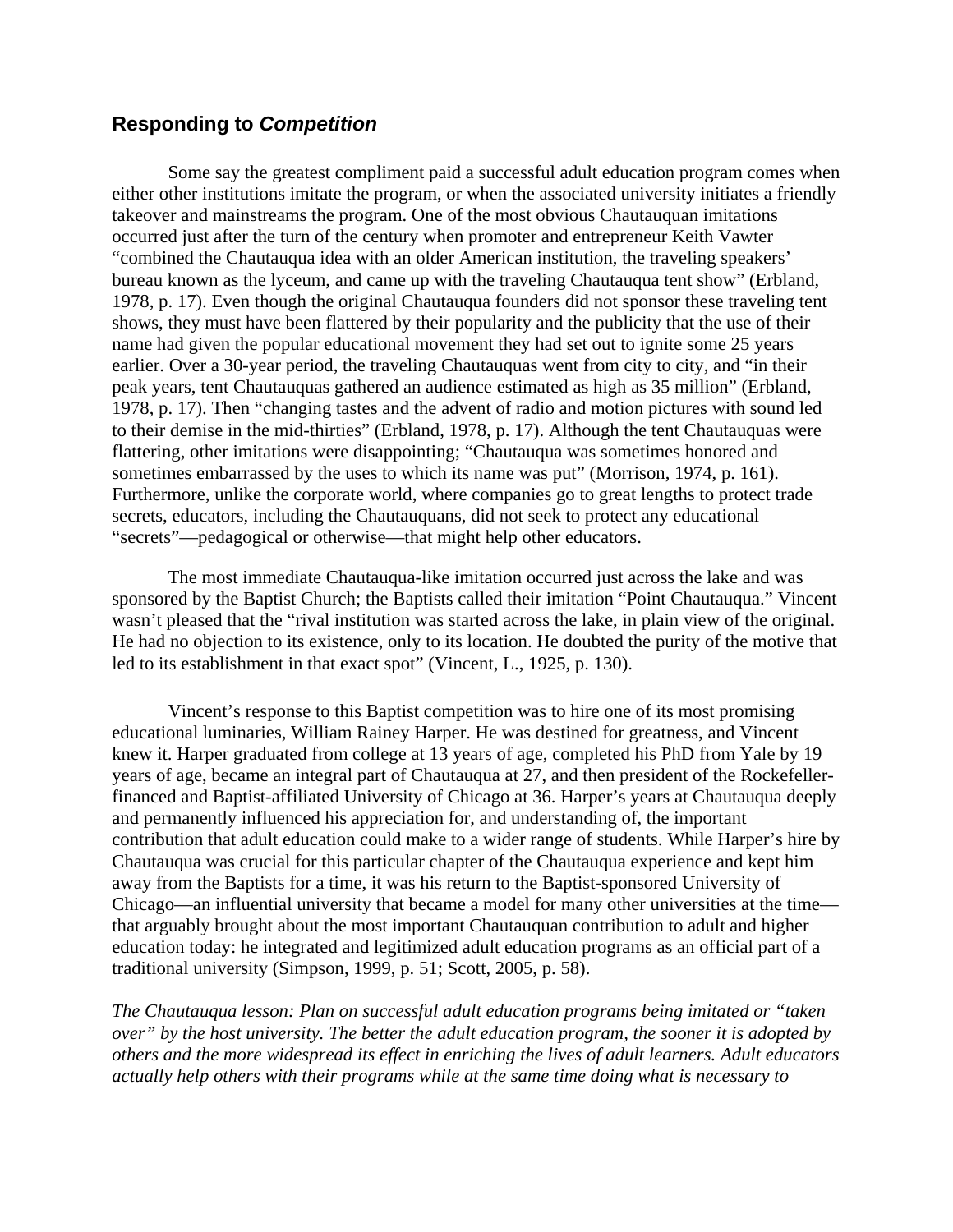*protect the interests of their own. As more competition exists in adult education, more learning and better learning occurs.* 

## *Conclusion*

In the late nineteenth century, Miller and Vincent established an institution that extended education opportunities to adults who were unable to attend formal schooling. Vincent also became to many the father of adult education theory today. Like Vincent then, today's adult educators believe that "education, once the peculiar privilege of the few, must in our best earthly estate become the valued possession of the many. It is a natural and inalienable right of human souls" (Vincent, J.,1971, p. 2). As we look backward to examine the administrative theory and practices of the early Chautauqua leaders, we are rendered more fit to look forward and apply lessons learned to a contemporary setting that calls for increased access as well as better financial management, the proper handling of rewards, and an appropriate response to competition.